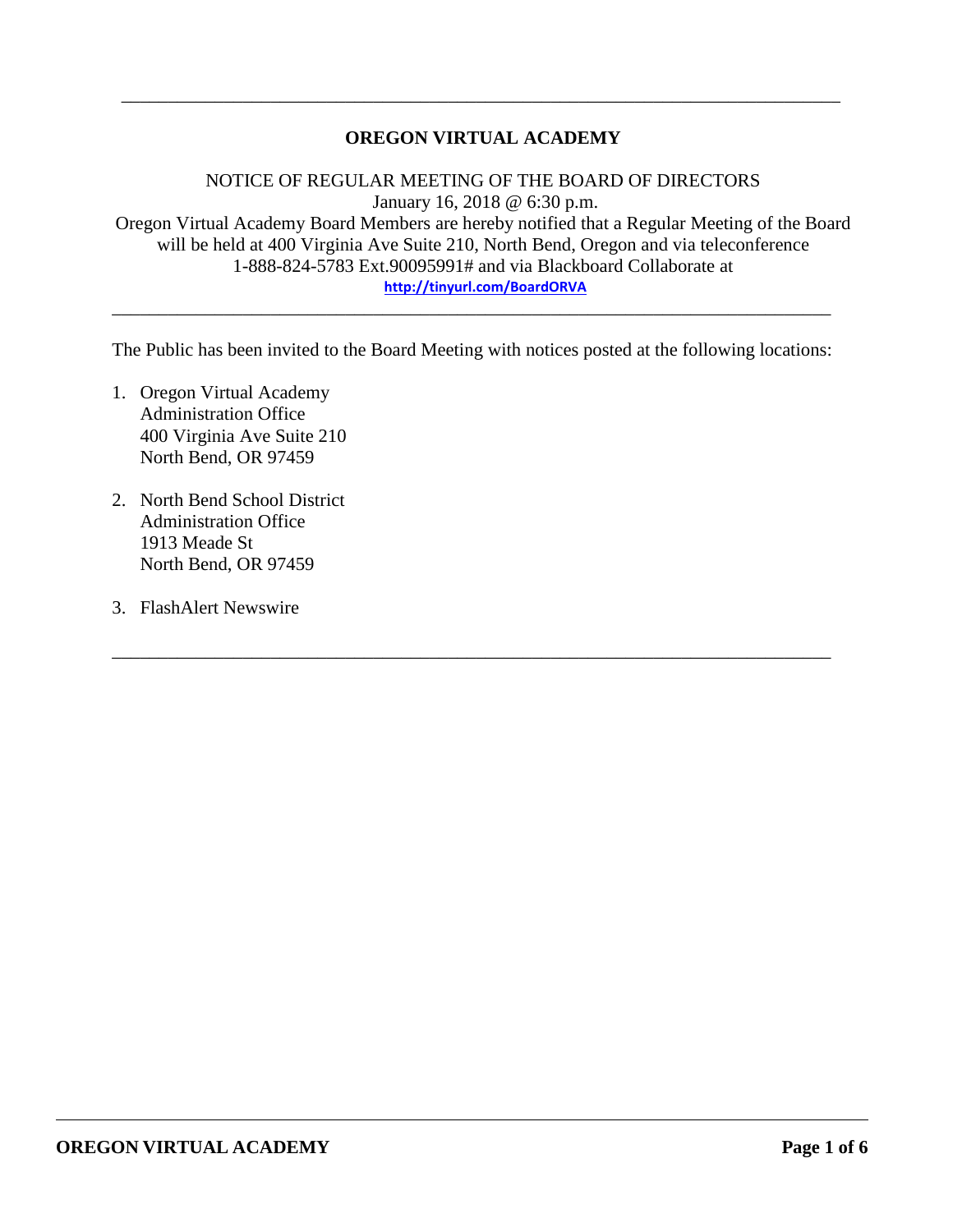### **AGENDA REGULAR MEETING AGENDA**

# **BOARD OF DIRECTORS OREGON VIRTUAL ACADEMY**

**Tuesday, January 16th , 2018 6:30 p.m.** ORVA Office 400 Virginia Ave Suite 210 North Bend, OR 97459

# **INSTRUCTIONS FOR PRESENTATIONS TO THE BOARD BY PARENTS AND CITIZENS**

The Oregon Virtual Academy welcomes your participation at the School's Board meetings. The purpose of a public meeting of the Board of Directors is to conduct the affairs of the School in public. We are pleased that you are in attendance and hope that you will visit these meetings often. Your participation assures us of continuing community interest in our School. To assist you in the ease of speaking/participating in our meetings, the following guidelines are provided.

- 1. Agendas are available to all audience members at the door to the meeting or by requesting the agenda from School Officials (541-751-8060).
- 2. The "Public Comment" portion is set aside for members of the audience to raise issues that are not specifically on the agenda. These presentations are limited to three (3) minutes and total time allotted to non-agenda items will not exceed fifteen (15) minutes. The Board may give direction to staff to respond to your concern or you may be offered the option of returning with a citizen-requested item.
- 3. When addressing the Board, speakers are requested to stand, to state their name and address, and to adhere to the time limits set forth.
- 4. Citizens may request that a topic related to school business be placed on a future agenda by submitting a written request at least seventy-two (72) hours in advance of any regular meeting. Once such an item is properly placed on the agenda, the Board can respond, interact, and act upon the item.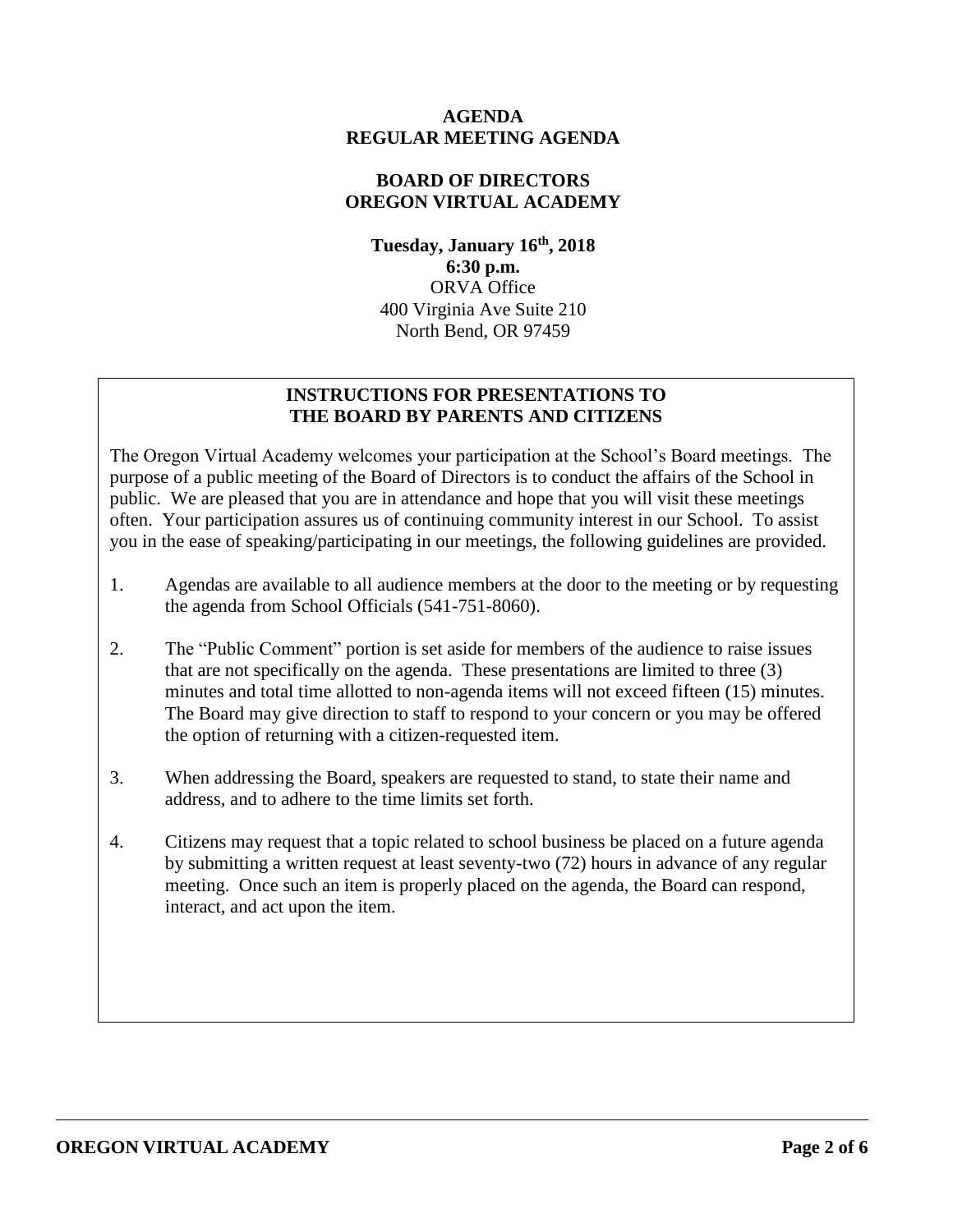### **I. PRELIMINARY**

**A.** Call To Order

Meeting was called to order by the Board Chair at P.M.

**B.** Roll Call

| <b>Member</b>       | Title                  | Term      | <b>Present</b> | <b>Absent</b> | <b>In</b> | Out |
|---------------------|------------------------|-----------|----------------|---------------|-----------|-----|
| Mr. Paul Tannahill  | Member                 | 2015-2018 |                |               |           |     |
| Mr. Michael Herndon | Member                 | 2015-2018 |                |               |           |     |
| Ms. Terri Bennink   | <b>Board Secretary</b> | 2016-2019 |                |               |           |     |
| Mr. Steven Isaacs   | Member                 | 2016-2019 |                |               |           |     |
| Mr. Brian Bray      | Chairman               | 2016-2019 |                |               |           |     |
| Mr. Barry Jahn      | Vice Chairman          | 2017-2020 |                |               |           |     |
| Vacant              | Member                 | 2017-2020 |                |               |           |     |

# **II. COMMUNICATIONS**

**A.** PUBLIC COMMENTS:

No individual comment shall be for more than three (3) minutes and the total time for this purpose shall not exceed fifteen (15) minutes. Board members may respond to comments however no action can be taken. The Board may give direction to staff following comment.

- **B.** BOARD/STAFF DISCUSSION
	- 1. Head of School Report: a. HOS Report – Mr. Werlein, Head of School
	- 2. Board of Directors Discussion:
		- a. Committee Updates
			- i) Finance Committee Mr. Herndon, Board Member
				- Proposed Budget Change
			- ii) Teacher to Board Committee Mr. Jahn, Board Member
			- iii) Professional Services Committee Mr. Bray, Board Member
			- iv) Policy Committee Mr. Herndon, Board Member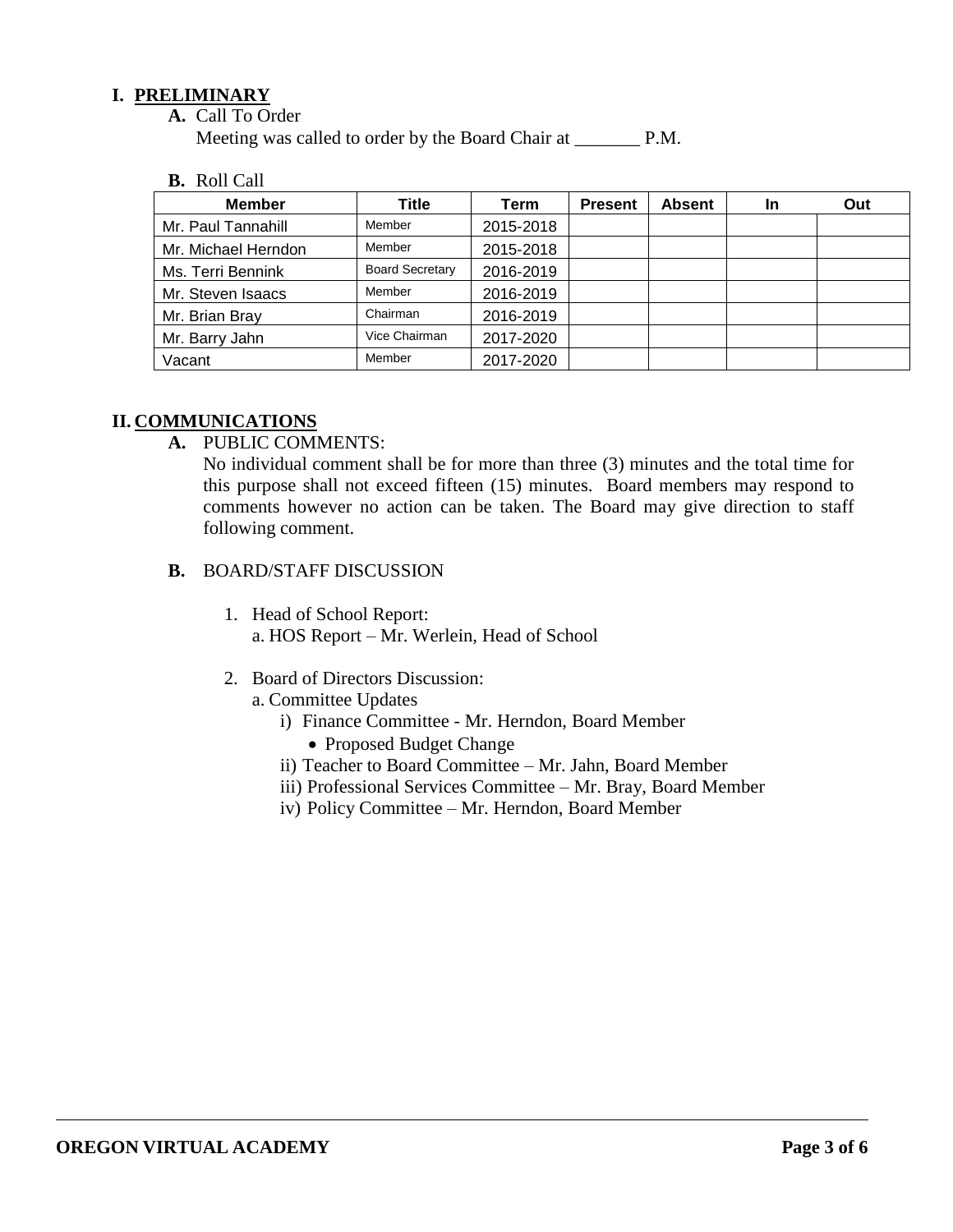# **III. CONSENT AGENDA ITEMS**

All matters listed under the consent agenda are considered by the Board to be routine and will be approved/enacted by the Board in one motion in the form listed below. Unless specifically requested by a Board member for further discussion or removed from the agenda, there will be no discussion of these items prior to the Board votes on them. The Head of School recommends approval of all consent agenda items.

### **A.** ITEMS FOR APPROVAL

- 1. Previous Meeting Minutes
	- a. December  $12<sup>th</sup>$ , 2017

#### 2. New Hires

- a. Nicole Green Family Academic Support Liason
- b. Melissa Hausmann Primary Academic Administrator
- 3. K12 Invoice Payment

Motion\_\_\_\_\_\_\_\_\_\_\_\_\_\_\_\_ Second\_\_\_\_\_\_\_\_\_\_\_\_\_\_\_\_\_\_

## **IV.SCHEDULED FOR ACTION**

- **A.** PERSONNEL
- **B.** BUSINESS

1. IV-BDRPT-01\_1-16-18 Consideration and Possible Approval of the Insperity Insurance Renewal

| <b>Member</b>       | <b>Motion</b> | Aye          | <b>No</b>         | <b>Abstain</b> | <b>Absent</b> |
|---------------------|---------------|--------------|-------------------|----------------|---------------|
| Mr. Paul Tannahill  |               |              |                   |                |               |
| Mr. Michael Herndon |               |              |                   |                |               |
| Ms. Terri Bennink   |               |              |                   |                |               |
| Mr. Steven Isaacs   |               |              |                   |                |               |
| Mr. Brian Bray      |               |              |                   |                |               |
| Mr. Barry Jahn      |               |              |                   |                |               |
| Vacant              |               |              |                   |                |               |
| Motion              | Carried(      | Not Carried( | Vote, (A) (N)(Ab) | Tabled(        |               |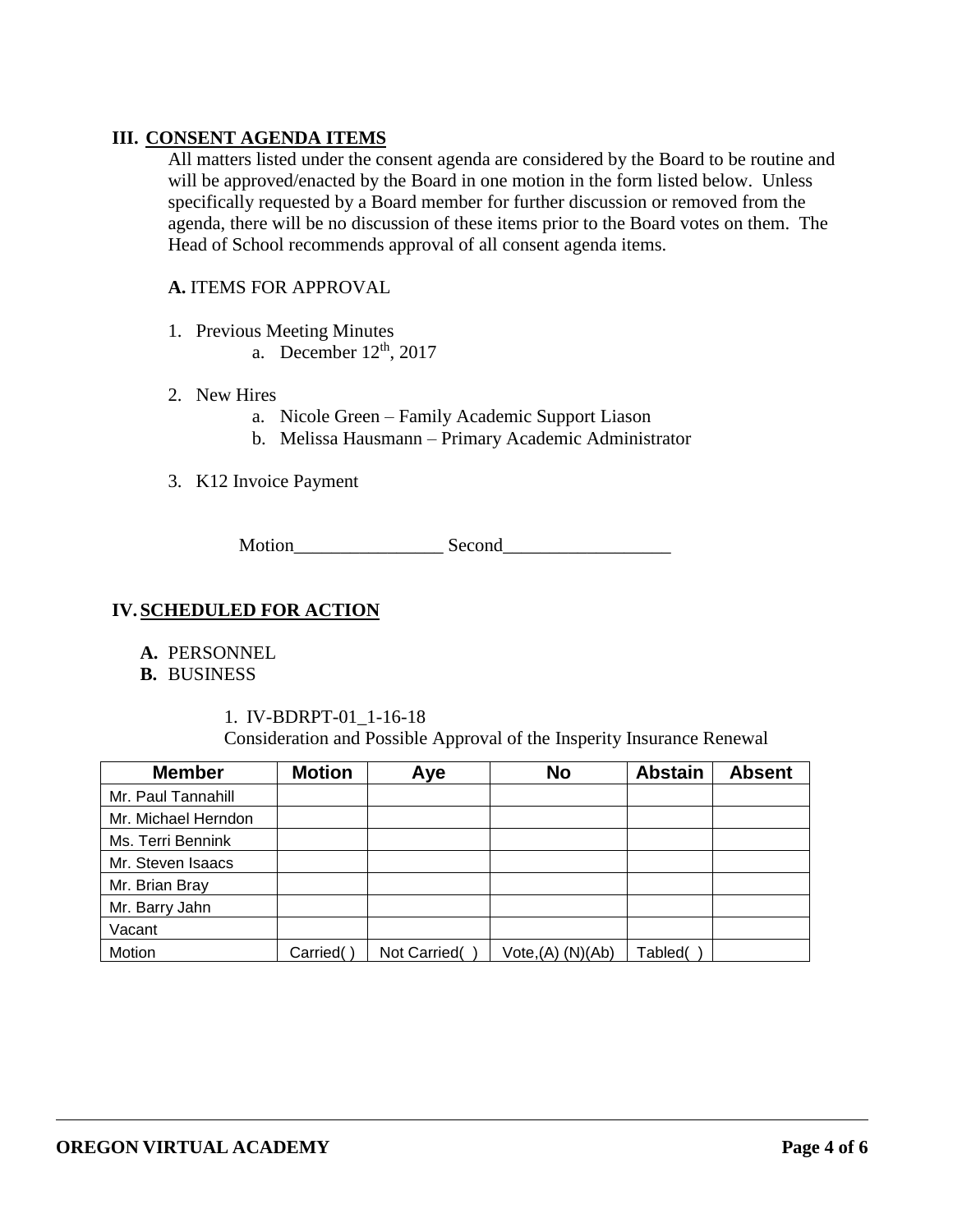2. IV-BDRPT-04\_1-16-18

Consideration to Approve Myk Herndon as the Oregon Virtual Academy Board Treasurer

| <b>Member</b>       | <b>Motion</b> | Aye          | <b>No</b>         | <b>Abstain</b> | <b>Absent</b> |
|---------------------|---------------|--------------|-------------------|----------------|---------------|
| Mr. Paul Tannahill  |               |              |                   |                |               |
| Mr. Michael Herndon |               |              |                   |                |               |
| Ms. Terri Bennink   |               |              |                   |                |               |
| Mr. Steven Isaacs   |               |              |                   |                |               |
| Mr. Brian Bray      |               |              |                   |                |               |
| Mr. Barry Jahn      |               |              |                   |                |               |
| Vacant              |               |              |                   |                |               |
| Motion              | Carried(      | Not Carried( | Vote, (A) (N)(Ab) | Tabled(        |               |

# 3. IV-BDRPT-02\_1-16-18

Discussion/Possible Action on Educational Product and Services Agreement with K12

| <b>Member</b>       | <b>Motion</b> | Aye          | <b>No</b>                     | <b>Abstain</b> | <b>Absent</b> |
|---------------------|---------------|--------------|-------------------------------|----------------|---------------|
| Mr. Paul Tannahill  |               |              |                               |                |               |
| Mr. Michael Herndon |               |              |                               |                |               |
| Ms. Terri Bennink   |               |              |                               |                |               |
| Mr. Steven Isaacs   |               |              |                               |                |               |
| Mr. Brian Bray      |               |              |                               |                |               |
| Mr. Barry Jahn      |               |              |                               |                |               |
| Vacant              |               |              |                               |                |               |
| Motion              | Carried(      | Not Carried( | Vote <sub>1</sub> (A) (N)(Ab) | Tabled(        |               |

# 4. IV-BDRPT-03\_1-16-18

Discussion/Possible Action to Enter Executive Session

| <b>Member</b>       | <b>Motion</b> | Aye          | <b>No</b>         | <b>Abstain</b> | <b>Absent</b> |
|---------------------|---------------|--------------|-------------------|----------------|---------------|
| Mr. Paul Tannahill  |               |              |                   |                |               |
| Mr. Michael Herndon |               |              |                   |                |               |
| Ms. Terri Bennink   |               |              |                   |                |               |
| Mr. Steven Isaacs   |               |              |                   |                |               |
| Mr. Brian Bray      |               |              |                   |                |               |
| Mr. Barry Jahn      |               |              |                   |                |               |
| Vacant              |               |              |                   |                |               |
| Motion              | Carried(      | Not Carried( | Vote, (A) (N)(Ab) | Tabled(        |               |